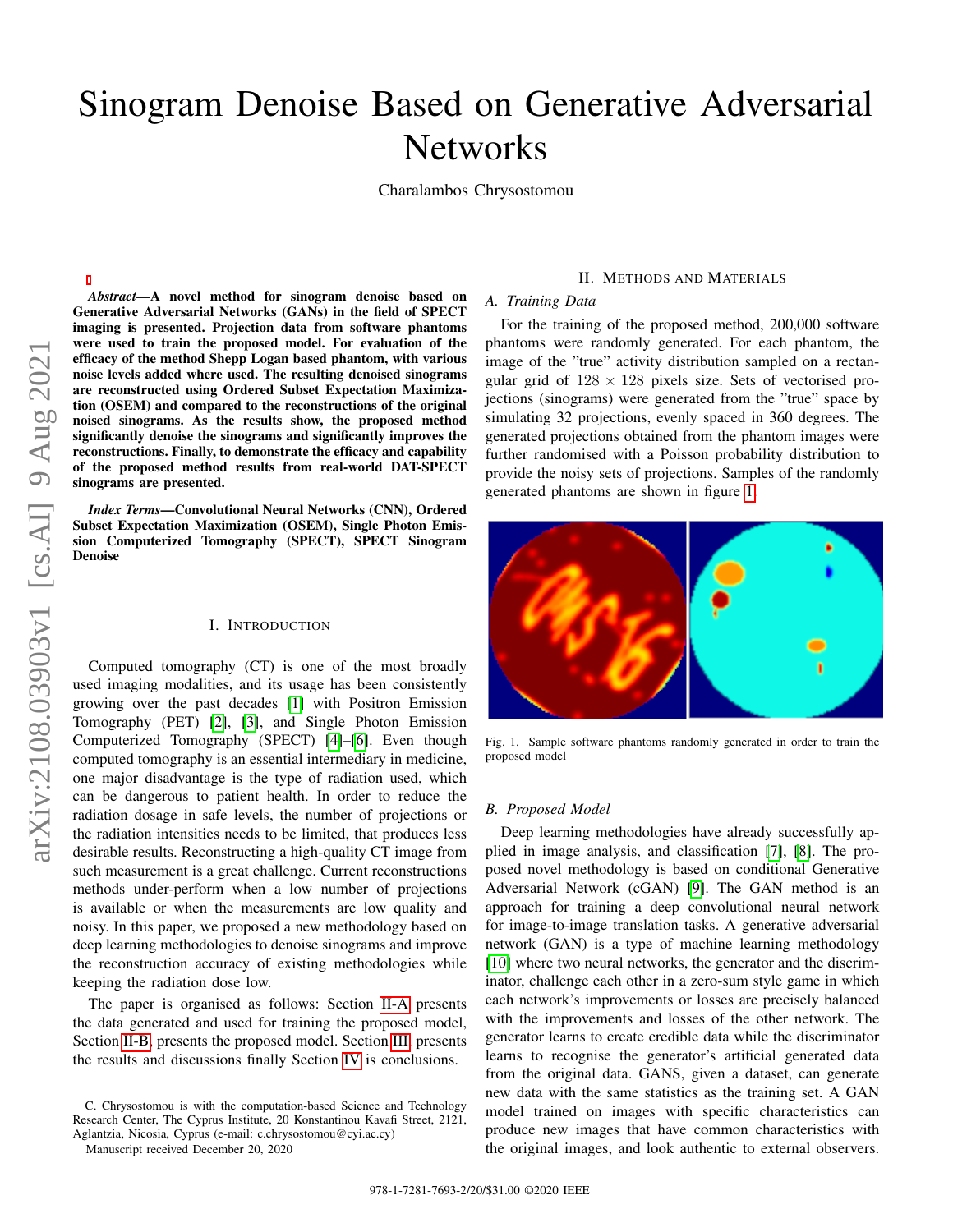

<span id="page-1-1"></span>Fig. 2. Structure of the proposed model based on conditional generative adversarial networks

Originally, GANs were proposed as generative models for unsupervised learning but have demonstrated to be valuable in supervised learning [\[9\]](#page-2-8), semi-supervised learning [\[11\]](#page-2-10) and reinforcement learning [\[12\]](#page-2-11). The purpose of this work is to denoise sets of sinograms that can be used to reconstruct as accurately as possible the original activity using SPECT. GAN models can create new random credible samples of denoised sinograms from a given dataset. However, a method is needed to control and constrain the characteristics of sinograms that are generated while attempting to calculate the connection between latent space input to the generated images.

The proposed method, as shown in Figure [2](#page-1-1) is based on conditional generative adversarial networks (cGAN) [\[9\]](#page-2-8), where a given input image is used as the condition and constrain for the generated image, using a noised and denoised dataset of sinograms. The proposed model changes the loss function so that the generated denoised sinogram is a probable translation of the input noised sinogram as well as in the content of the target domain.

The proposed architecture is separated into two parts, the transformation network and the discriminator network. The transformation network consists of the encoder and decoder subparts. The encoder consists of four convolutional layers of 3x3 kernel and utilising the rectified linear activation function (ReLU) [\[13\]](#page-2-12). For each layer, the number of kernels increases, beginning with 128 kernels for the first block, 256, 512 and

512 for the second, third and fourth blocks respectively. The first three convolutional layers of the encoder are followed by a 2x2 max pooling layer [\[14\]](#page-2-13). The decoder consists of four convolutional layers of 3x3 kernel and ReLU as the activation function. The first three convolutional layers are followed by a 2x2 up-sampling layer [\[15\]](#page-2-14). For each layer, the number of kernels decreases, beginning with 512 kernels for the first layer, 256, 128 and 64 for the second, third and fourth layer respectively. The layers of the encoder and decoder of the transformation network are connected with skip connections by applying a concatenation operator as Figure [2](#page-1-1) shows. Finally, the output layer is a convolutional layer of 3x3 kernel and linear activation function.

The discriminator network consists of three convolutional layers of 3x3 kernel and ReLU as the activation function. For each layer, the number of kernels increases, beginning with 64 kernels for the first layer, 128 and 256 for the second and third layers respectively. The last layer of the discriminator is a fully connected layer of one neuron and sigmoid activation function.

### III. RESULTS AND DISCUSSIONS

<span id="page-1-0"></span>The efficiency of the proposed method and comparison against existing methods, the Mean Absolute Percentage Error (MAPE), Mean Square Error (MSE), Structural Similarity (SSIM) Index [\[16\]](#page-2-15), and the Peak signal-to-noise ratio (PSNR)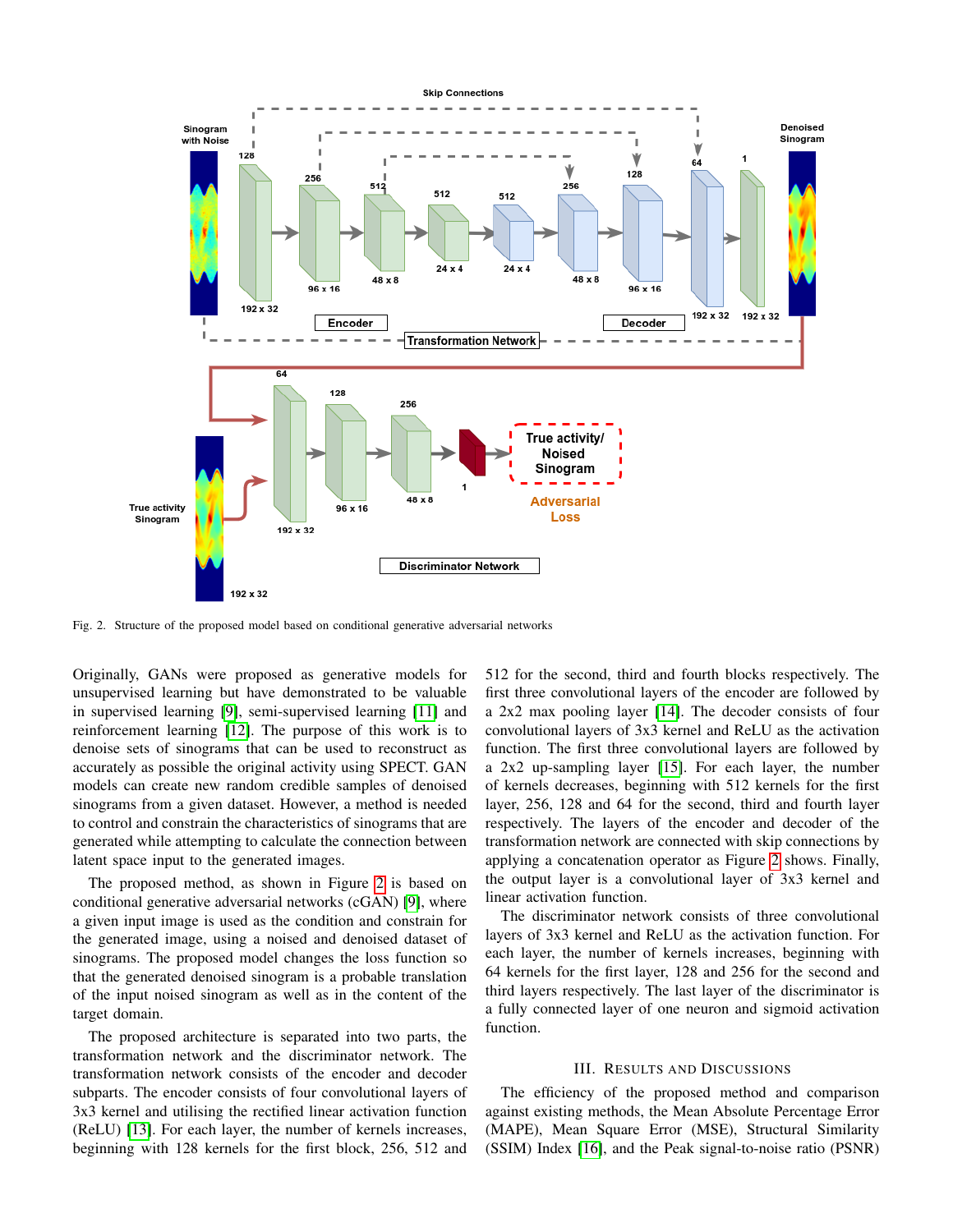were used. The Shepp Logan phantom [\[17\]](#page-2-16) (Figure [3](#page-2-17) (a)), along with the original sinogram generated without the addition of noise (Figure [3](#page-2-17) (b)) was used to evaluate and demonstrate the capabilities of the proposed method. Table [I](#page-2-18) shows the results of the denoised method where three different levels of noise where added, low, medium and high, versus the original noise-free sinogram as presented in Figure [3](#page-2-17) (b). Table [II](#page-2-19) and Figure [4](#page-3-0) and shows the reconstruction results based on standard OSEM versus the proposed method. As the results show, the proposed method is capable to denoise the sinograms in multiple levels of noise and significantly improves the reconstructions. Finally, in order to test the efficacy of the proposed model, we used real-world DAT-SPECT sinograms and produced reconstructions based on the standard OSEM and proposed method, as showed in Figure [5.](#page-3-1) As the results demonstrate, the proposed methodology is capable of being trained using software phantoms, which are computationally inexpensive to generate and been applied to real-world scenarios where the generation or collection of data is limited.

TABLE I SINOGRAM DENOISING RESULTS

<span id="page-2-18"></span>

| Noise  | MAPE  | <b>MSE</b> | <b>SSIM</b> | <b>PSNR</b> |
|--------|-------|------------|-------------|-------------|
| Low    | 4.80% | 0.0009     | 0.975       | 30.48       |
| Medium | 5.83% | 0.0010     | 0.971       | 29.91       |
| High   | 8.39% | 0.0054     | 0.930       | 22.65       |

TABLE II RECONSTRUCTION RESULTS BASED ON OSEM

<span id="page-2-19"></span>

|                    | <b>Standard Method</b> |             |             | <b>Proposed Method</b> |             |             |
|--------------------|------------------------|-------------|-------------|------------------------|-------------|-------------|
| <b>Noise Level</b> | MSE                    | <b>SSIM</b> | <b>PSNR</b> | <b>MSE</b>             | <b>SSIM</b> | <b>PSNR</b> |
| Low                | 0.0082                 | 0.82        | 20.89       | 0.0040                 | 0.89        | 23.94       |
| Medium             | 0.0087                 | 0.80        | 20.58       | 0.0045                 | 0.89        | 23.48       |
| High               | 0.0099                 | 0.75        | 20.05       | 0.0061                 | 0.84        | 22.17       |

## IV. CONCLUSIONS

<span id="page-2-5"></span>In this study, we demonstrate the capability of GANs to perform sinogram denoise in SPECT imaging. As the results show, the proposed method significantly improves the results and outperforms the standard OSEM method. Although the phantom and the results presented in this paper is appropriate for illustrating the capabilities of the proposed method, further experimentation is needed for evaluating the potential application of the method in clinical studies.

#### **REFERENCES**

- <span id="page-2-0"></span>[1] A. B. De González, M. Mahesh, K.-P. Kim, M. Bhargavan, R. Lewis, F. Mettler, and C. Land, "Projected cancer risks from computed tomographic scans performed in the united states in 2007," *Archives of internal medicine*, vol. 169, no. 22, pp. 2071–2077, 2009.
- <span id="page-2-1"></span>[2] S. R. Cherry, "Fundamentals of positron emission tomography and applications in preclinical drug development," *The Journal of Clinical Pharmacology*, vol. 41, no. 5, pp. 482–491, 2001.



<span id="page-2-17"></span>Fig. 3. (a) Shepp Logan Phantom used to evaluate and demonstrate the capabilities of the proposed method (b) Sinogram generated from the Shepp Logan Phantom without the addition of noise

- <span id="page-2-2"></span>[3] J. J. Vaquero and P. Kinahan, "Positron emission tomography: current challenges and opportunities for technological advances in clinical and preclinical imaging systems," *Annual review of biomedical engineering*, vol. 17, pp. 385–414, 2015.
- <span id="page-2-3"></span>[4] M. N. Wernick and J. N. Aarsvold, *Emission tomography: the fundamentals of PET and SPECT*. Elsevier, 2004.
- [5] M. T. Madsen, "Recent advances in spect imaging," *Journal of Nuclear Medicine*, vol. 48, no. 4, p. 661, 2007.
- <span id="page-2-4"></span>[6] G. Mariani, L. Bruselli, T. Kuwert, E. E. Kim, A. Flotats, O. Israel, M. Dondi, and N. Watanabe, "A review on the clinical uses of spect/ct," *European journal of nuclear medicine and molecular imaging*, vol. 37, no. 10, pp. 1959–1985, 2010.
- <span id="page-2-6"></span>[7] C. Chrysostomou, L. Koutsantonis, C. Lemesios, and C. N. Papanicolas, "A reconstruction method based on deep convolutional neural network for spect imaging," in *2018 IEEE Nuclear Science Symposium and Medical Imaging Conference Proceedings (NSS/MIC)*. IEEE, 2018, pp. 1–4. [8] ——, "Spect imaging reconstruction method based on deep convolution
- <span id="page-2-7"></span>-, "Spect imaging reconstruction method based on deep convolutional neural network," in *2019 IEEE Nuclear Science Symposium and Medical Imaging Conference (NSS/MIC)*. IEEE, 2019, pp. 1–4.
- <span id="page-2-8"></span>[9] P. Isola, J.-Y. Zhu, T. Zhou, and A. A. Efros, "Image-to-image translation with conditional adversarial networks," in *Proceedings of the IEEE conference on computer vision and pattern recognition*, 2017, pp. 1125– 1134.
- <span id="page-2-9"></span>[10] I. Goodfellow, J. Pouget-Abadie, M. Mirza, B. Xu, D. Warde-Farley, S. Ozair, A. Courville, and Y. Bengio, "Generative adversarial nets," in *Advances in neural information processing systems*, 2014, pp. 2672– 2680.
- <span id="page-2-10"></span>[11] T. Salimans, I. Goodfellow, W. Zaremba, V. Cheung, A. Radford, and X. Chen, "Improved techniques for training gans," in *Advances in neural information processing systems*, 2016, pp. 2234–2242.
- <span id="page-2-11"></span>[12] J. Ho and S. Ermon, "Generative adversarial imitation learning," in *Advances in neural information processing systems*, 2016, pp. 4565– 4573.
- <span id="page-2-12"></span>[13] A. F. Agarap, "Deep learning using rectified linear units (relu)," *arXiv preprint arXiv:1803.08375*, 2018.
- <span id="page-2-13"></span>[14] I. Goodfellow, Y. Bengio, A. Courville, and Y. Bengio, *Deep learning*. MIT press Cambridge, 2016, vol. 1, no. 2.
- <span id="page-2-14"></span>[15] V. Dumoulin and F. Visin, "A guide to convolution arithmetic for deep learning," *arXiv preprint arXiv:1603.07285*, 2016.
- <span id="page-2-15"></span>[16] Z. Wang, A. C. Bovik, H. R. Sheikh, and E. P. Simoncelli, "Image quality assessment: from error visibility to structural similarity," *IEEE transactions on image processing*, vol. 13, no. 4, pp. 600–612, 2004.
- <span id="page-2-16"></span>[17] L. A. Shepp and B. F. Logan, "The fourier reconstruction of a head section," *IEEE Transactions on nuclear science*, vol. 21, no. 3, pp. 21– 43, 1974.